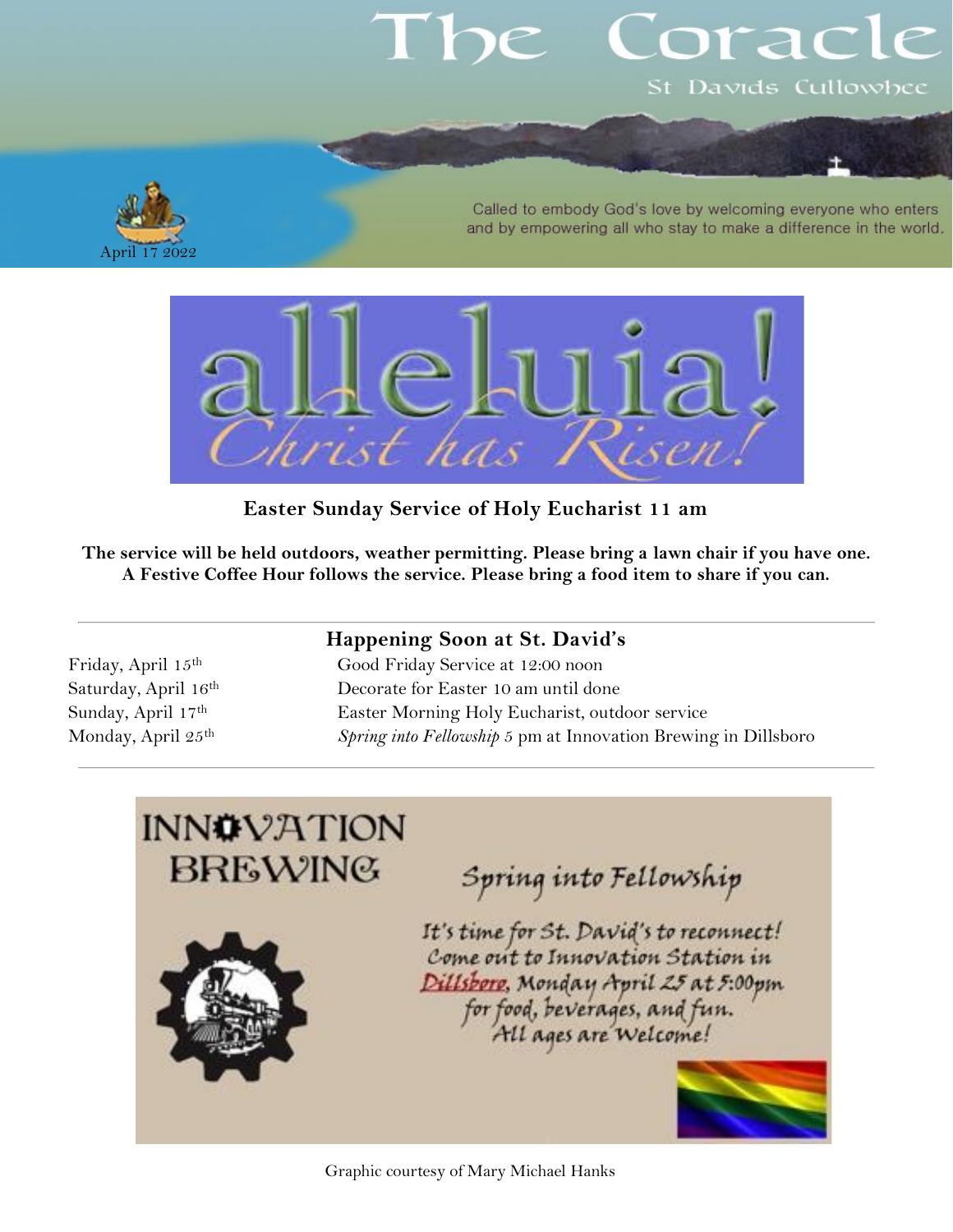### **From the Senior Warden**

Dear Friends,

The Vestry met on Monday April 11<sup>th</sup> for a low-key meeting, mainly following up on tasks we have set for ourselves at our last meeting, at Valle Crucis. This being spring break week for the Jackson County Schools, we were missing Doug and Kelley who are traveling. The Orvises were camping, so Brad was also excused. So–a small group!

We revelled a bit in our very successful Spring Workday! By one count we were over 20 people, and the total time spent was well over 50 "person-hours"–although with so many industrious bodies moving around, counting was nearly impossible. A BIG **thank you** to everyone who pitched in to do our outdoor Spring Cleaning!

We are making some progress on new signage for our entrance. We hope that with greater visibility we will present a welcoming face to passers-by and to the community at WCU, and indeed communicate our values of hospitality and inclusion as well as simply saying "We're here!"

We are discussing fundraisers, as well as plans for a Parish retreat in the Fall. Be on the lookout for details coming soon!

Also coming up, starting on the Sunday after Easter, there will be the roll-out of parish policies (in some cases new, in others just revised,) with a Coracle article followed by a Q&A opportunity at the coffee hour following publication. We will cover just one at a time in most cases, so as not to take up valuable visiting time at coffee hour.

Please remember our "Spring into Fellowship" at Innovation Station (their **Dillsboro** location) on April 25th at 5 pm. All ages are welcome! Soft drinks are available as well as their craft beer, and many of the surrounding restaurants in Dillsboro will deliver your take-out meal to your table at the Station! There's lots of parking, and big outdoor tables to gather around, so please plan to come out!

Thankful for each and every one of us, Betsy Swift, Senior Warden

#### **The Story of the God Box**

By Randi Neff

Here's the story of the God Box now in the back of the church. People can leave private prayers there. It's from my brother JT who is struggling with alcoholism.

The God Box story is very simple.

"A girl was sharing a problem in a meeting, and she was trying to figure how to deal with it...

She talked about many options... but the last one was just "put it in the God Box". I had never heard of any such thing, and of course it was a metaphor...but I didn't get the metaphor... so I made her a God Box.

She cried... A lot."

He visited St. David's and was counseled by Valori & Vance, so he made one for St. David's too.

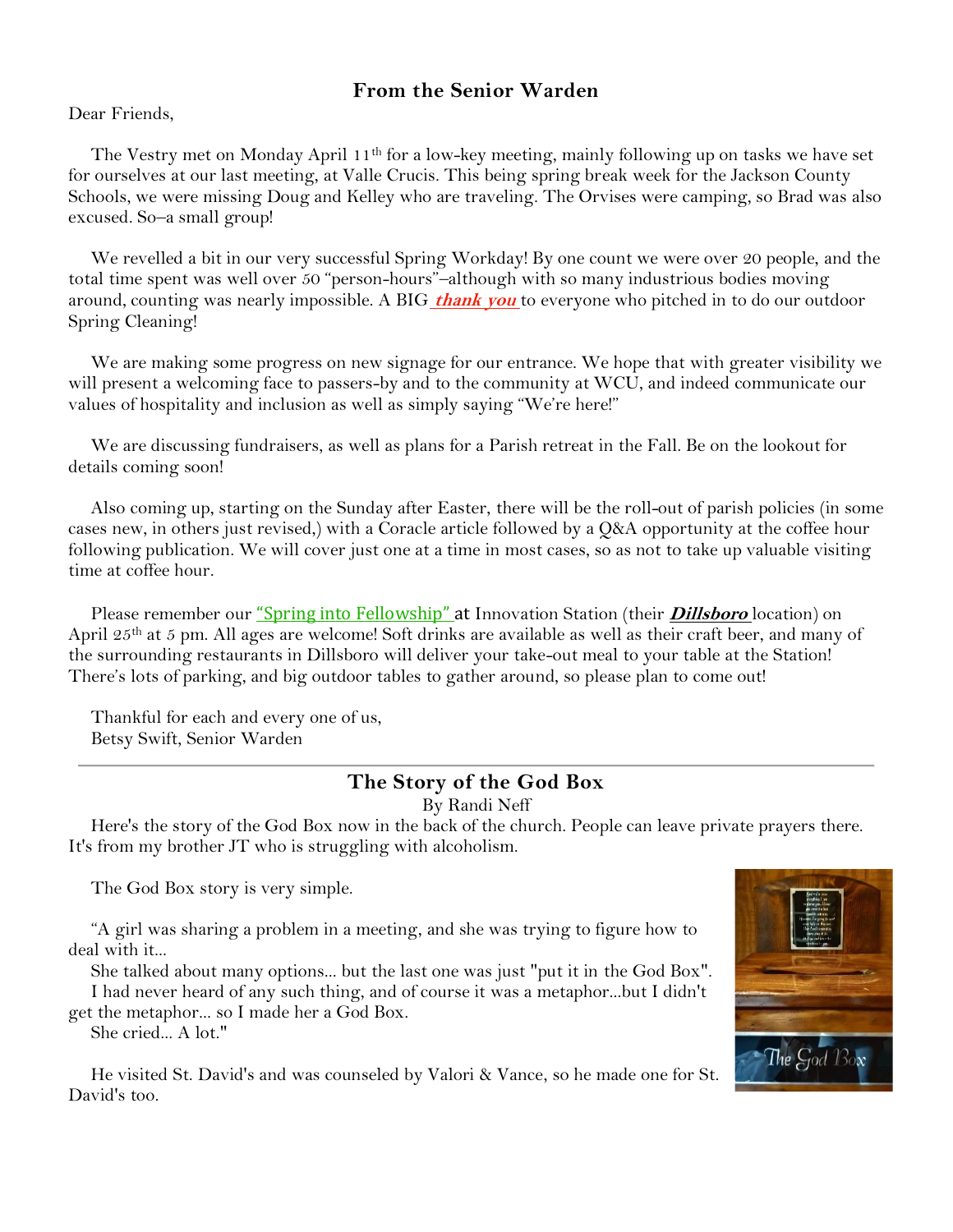#### **Salette and Danny Austin**

by Joan Byrd



Born three days apart, Salette and Danny Austin realized many years later that they had spent the first few days of their lives together in the nursery of the hospital in Orangeburg, South Carolina. While Danny grew up in Orangeburg, Salette spent her childhood in the nearby town of Springfield. They met at Danny's high school prom and later had a summer romance at Edisto Beach in their senior year. They dated while Salette was at Erskine College and Danny was at Wofford, but they parted after graduation. They both remained in South Carolina, but each of them married, and their paths were not to cross again for thirty years.

Salette taught grades one through five before leaving teaching to take a sales position in plumbing and appliances which involved assisting builders, architects, and Gulf Stream Aeronautics with product specifications. A tour in the Air Force as a jet mechanic led Danny into maintenance work, a capacity in which he later served Standard Oil as Maintenance Supervisor. In 1989 Danny was a victim of Hurricane Hugo in his beach house on the Isle of Palms, and he emphasizes, "I'd never do that again!" His house was severely damaged, livable but without electricity for six months. The Isle of Palms was put under martial law, the only U.S. city ever to suffer through that experience; and once when Danny tried to



return home after a brief absence, a member of the U.S. Army thrust a gun in his face. Remembering Hugo, he says, "So that's why we are in the mountains!" But he restored his home on the Isle of Palms, and it was this house that would bring Salette and him back together.

Danny's next-door neighbor on the island held an annual July 4<sup>th</sup> celebration for the members of Salette's mother's church. One 4th of July, Danny recognized Salette's mother among the guests and went to speak with her. His wife had died some years before, and when he learned that Salette was divorced and living a couple of hours away, he asked for her phone number. After one date, Salette says, "We took up where we left off." In 2001 they were married in Charleston, where Danny had lived since 1970. His son, Bryan, was already grown and had left home; Salette's daughter, Iris, was eight at the time.

After "the bottom fell out of the market" about 2008, the Austins bought a house in a small development in Glenville. For ten years this was their second home; Iris chose an open-air chapel in the development for her wedding ceremony. Then last summer Danny and Salette moved to North Carolina for good. Both of them have always had animals, and they have adopted a long- haired chihuahua who was rescued from a puppy mill. When Ruby, who is seven years old, first went to live with Salette and Danny, she only knew to walk in small circles. She has since learned to run, and anyone who sees Ruby now will know she is a dog who is much loved.

Salette grew up in the Baptist Church, and Danny was raised as a Catholic; when they married, they became Episcopalians. After moving to the mountains, they visited another church before a friend in Sylva suggested St. David's to them. Here they feel they have found their church home. They are drawn to the friendliness of our parish and the caring leadership of Mtr. Gaelyn. Having chosen it as a mission to introduce their friends to St. David's, there is seldom a Sunday when they come to church alone.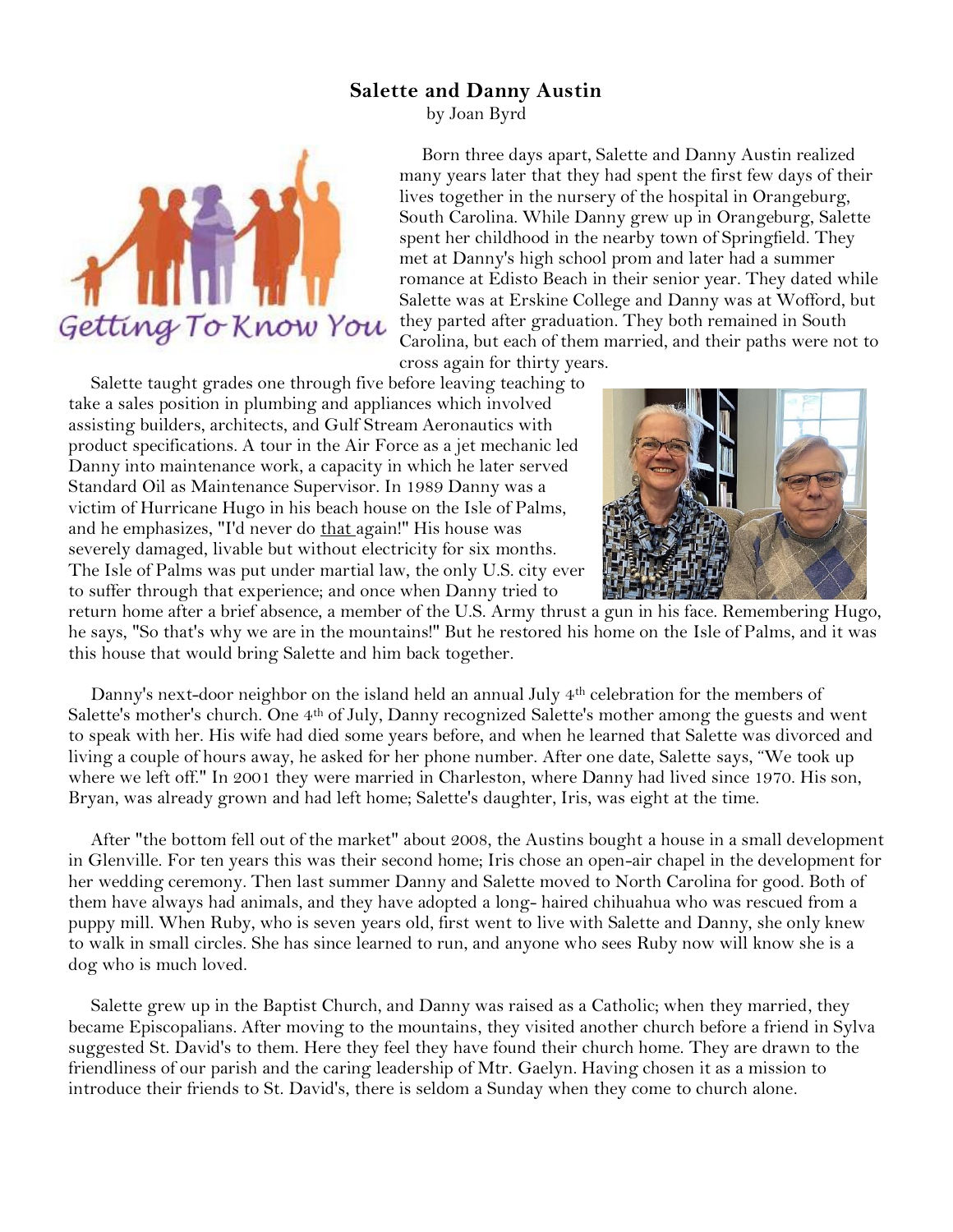# **Parish News & Notes**

**Birthdays**

Apr 10 **Owen Yanik** Apr 21 **Gael Graham**

Apr 23 **Wodese Woldeyohannes**

**Anniversary** Apr 17 **Margo White & Dave Nelson**



Congratulations to Mary Michael Hanks on having been named a Mustang of the Month for April at Smoky Mountain High School.

Here is Jake Jacobson contemplating the tulips on a recent trip to Biltmore Estate.





Harry & Karen Brown, June Smith, Maggie & Jim Bowles, and Sherrie and Brad Orvis went on a camping trip to Standing Indian Campground with the Hardy Hikers last week.

A sincere thank you from the editor for your submissions! News items and especially photos are always welcome. Let us know what you are up to or anything of interest to your parish friends. Send items to [Maggie Bowles.](mailto:magbowles@gmail.com)